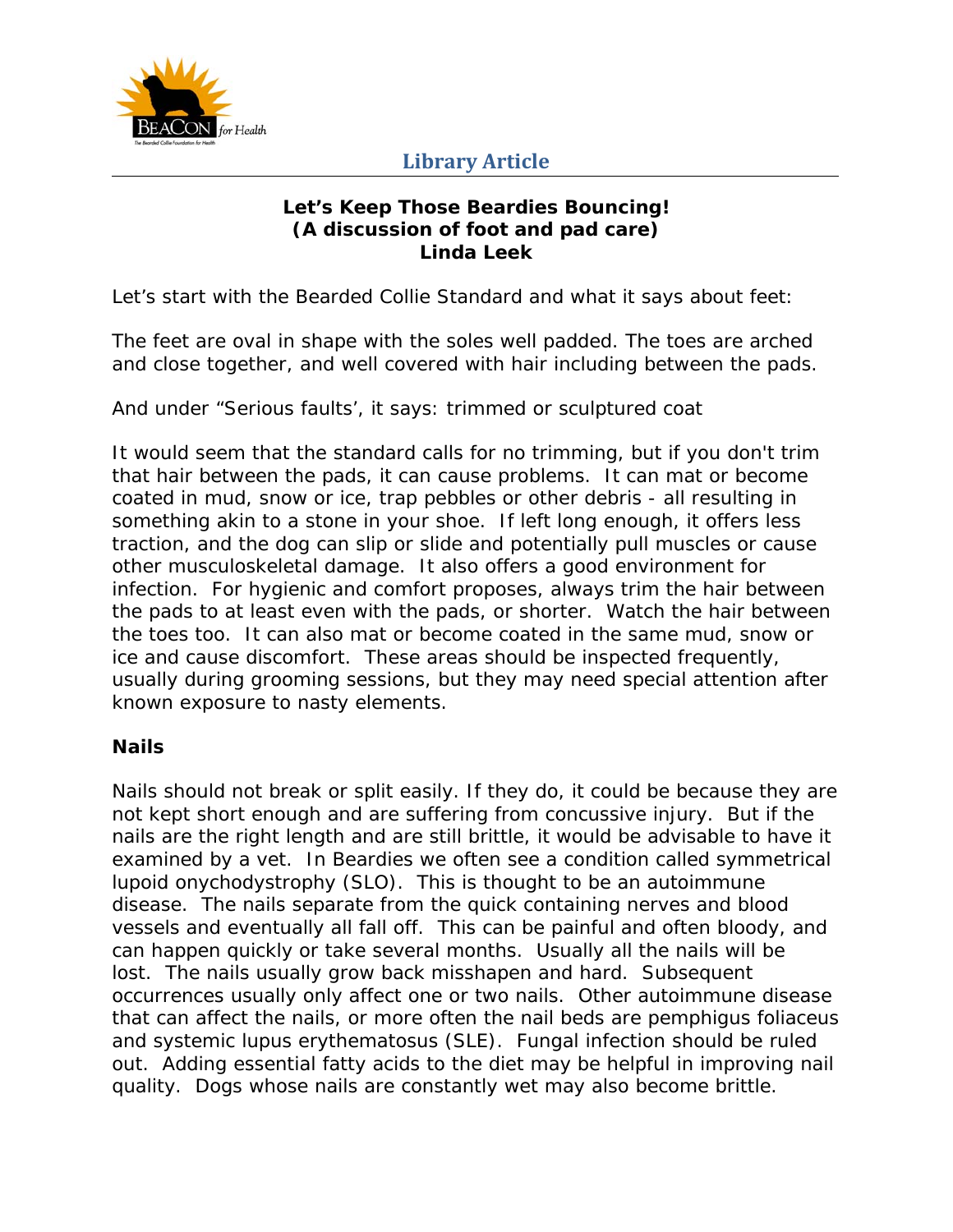

# **Library Article**

Only cut the sharp, curved, growing end of the nail. Cut a little at a time so that you don't cut the quick. The quick can be hard to identify in dark nails. For these, turn the paw over and look for the thicker section than the growth area of the nail and cut close to it. If your dog has some light and some dark nails - often the case with Beardies - cut the light ones first noting the location of the quick. You can then use this information to estimate the appropriate place to cut dark nails. The more often nails are trimmed the more the quick will recede. In nails that have been left too long, the longer quick may prevent you cutting the nail back as far as you should the first time. Do a little each week or so. Ultimately the goal is that the nails should not touch flat solid surfaces but be long enough to help the dog when running through grass and mud. Do not forget to cut the dew claws. They are less likely to be kept short by contact with the ground and could potentially grow so long they could grow back into the dog's flesh. Dew claws do help dogs gain traction when making tight turns at speed, and so removing them in neonatal puppies, especially those that may have a performance career is not recommended. If your dogs' nails are allowed to grow too long it can have serious implications be intensely painful and may lead to permanent crippling arthritis if allowed to persist. It is always a good idea to have something on hand to stop the bleeding in case you do nick the quick. Special styptic powders are sold, but cornstarch is a good substitute. I use a first aid spray with collagen and bitrex that works great if I clip a nail too short, as well as after tick removal or other small body wounds. It also comes in a gel.

### **Pads**

Pads should be rough enough for traction and tough, but pliable. Even the best conditioned pads can be injured from seemingly innocuous things. Pavements can be too hot in the summer and burn pads or covered with winter salt and ice in the winter. Salt can burn pads and feet too and should be either washed off immediately or the dog should wear booties to protect his/her feet. A dog can step on glass or sharp stones or other objects almost anywhere. Such lacerations may go unnoticed or bleed profusely and look really dramatic. Keep the area clean, and thoroughly rinse foreign material from the cut. Adding chlorhexiderm to the water will help disinfect the wound. You can put boots on to keep debris from the wound and to protect excessive licking by the Beardie (sometimes one of the creams or sprays designed to discourage excessive licking may also be needed), but these rather scary looking injuries usually heal quickly and